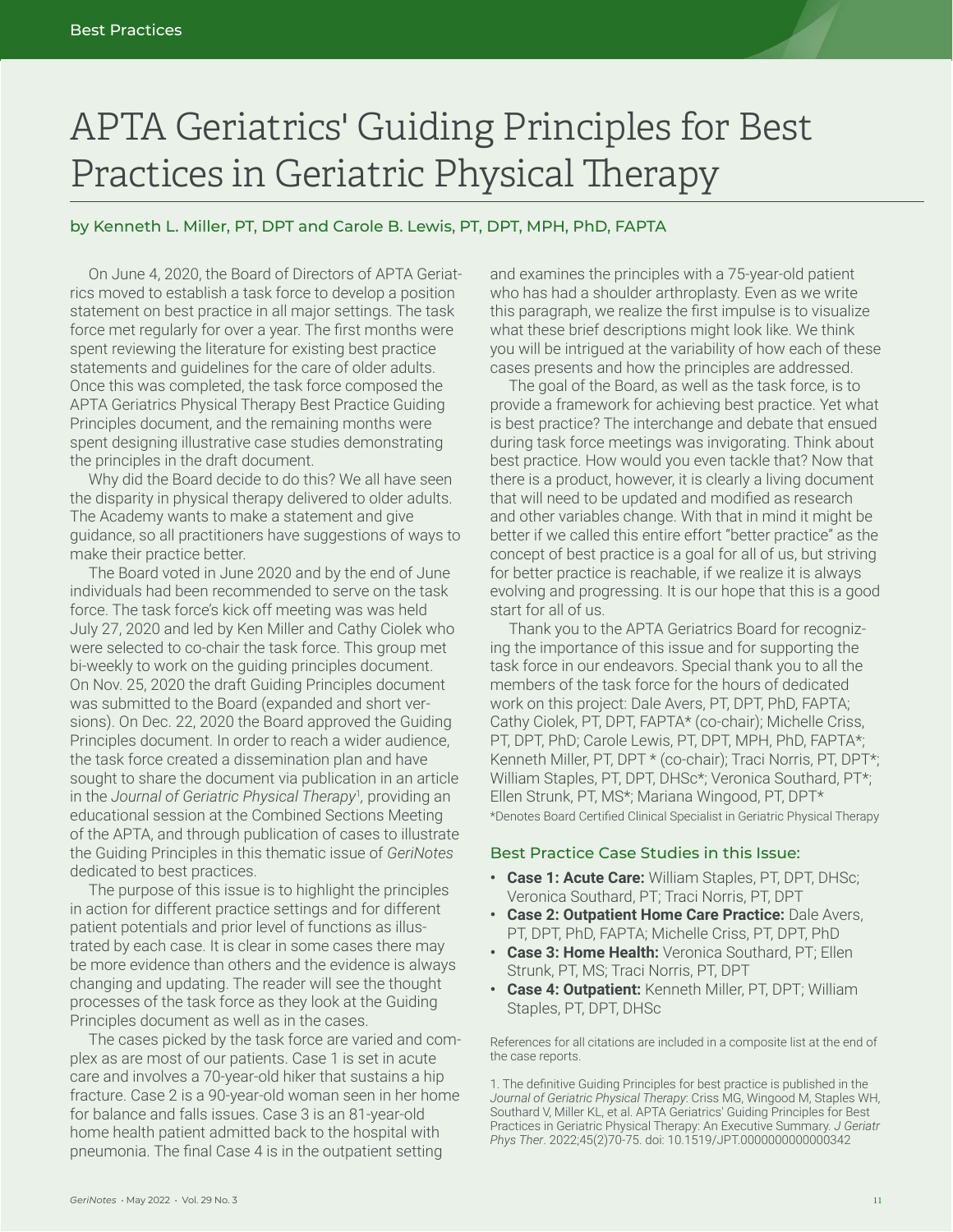# Case 1: Acute Care

# by William Staples, PT, DPT, DHSc; Veronica Southard, PT; and Traci Norris, PT, DPT

#### *[Adapted from: Staples WH, ed. Geriatric Physical Therapy: A Case Study Approach. 2nd ed. New York, NY; McGraw-Hill. 2021.1 ]*

A 73-year-old male was admitted to acute care s/p L intertrochanteric femur fracture. Fracture occurred while taking a 6-mile hike in a state park. He was trying to build back his endurance as preparation for a long hike after spending 3 weeks in a hospital and rehab hospital with a diagnosis of COVID. Surgical repair/ORIF completed yesterday without complication and chart indicates WBAT LLE and activity as tolerated. Patient also has bruising/ abrasions on L ankle, L knee, B elbows, L shoulder, and face near the orbit with stitches visible above L eyebrow. His medications include Xarelto (rivaroxaban) blood thinner, Vicodin (hydrocodone and acetaminophen) for pain. Imaging for spine, L ankle, and L shoulder are negative for fracture. Head CT is negative for intracranial bleeding and the patient is cleared for out of bed activity without bracing. respiratory rate 14 bpm, blood pressure 132/82 mmHg, and pulse oximetry 97% on room air. He can follow instructions but is slow to perform. He cannot remember anything about the fall, although he thinks he tripped on a tree root. He denies any vomiting but does complain of nausea. He has reddened, bruised, and swollen areas over the right orbit laterally and superiorly which are painful to palpation. He denies dizziness but complains of a headache. Cranial nerve testing reveals difficulty with eye movements (CN III, IV) but otherwise intact. He transfers supine to sit and sit to and from stand with minimal assist for surgical leg.

**PMH:** non-smoker, cataracts, HTN, osteopenia, COVID recovered 2 months ago.

**PLOF:** Lives with wife in 2 story home, bedroom on second floor. Prior to the fall he was independent with IADL/ ADLs, including driving. He walked 3 miles in an hour, 4 days/week (prior to admission), but now can only walk for 5 minutes without short recovery due to fatigue and LLE pain.

Vital signs at rest are the following: pulse 72 bpm,

# Principle 1: Utilize person centered care to elicit and prioritize the individual's preferences, values, and goals to drive the plan of care

#### **Considerations for the Principle Approaches to the Plan of Care**

| His goal is to backpack on the<br>Appalachian Trail. His timeline is three<br>months. This should make that central to | · Will he be ready to backpack in 3 months?                                                                                      |
|------------------------------------------------------------------------------------------------------------------------|----------------------------------------------------------------------------------------------------------------------------------|
|                                                                                                                        | How long can he walk or how far without stopping?                                                                                |
| his care. <sup>2</sup>                                                                                                 | What was his normal walking distance before stopping?                                                                            |
| Previously the patient walked 3 miles, on<br>4 days of the week. Presently, can only<br>remain walking 5 minutes.      | Physical therapy program to include activities that will enable return to walking<br>programs.                                   |
|                                                                                                                        | Assess ability to climb stairs.                                                                                                  |
| Patient will likely require an assistive                                                                               |                                                                                                                                  |
| device.                                                                                                                | He should agree with whatever device is recommended.                                                                             |
| Empower patient to be the driver of his<br>mobility plan during hospitalization.                                       | Out of bed and walking outside of physical therapy sessions with assist as needed<br>to prevent hospital acquired deconditioning |
|                                                                                                                        | Physical therapy for mobility, strength and aerobic capacity issues, education in<br>energy conservation by PT or Nursing        |

## Principle 2: Strive for anti-ageist practice

#### **Considerations for the Principle <b>Approaches to the Plan of Care**

| Do not assume what an older person can<br>do, he is a very active person.       | Ask questions not just about basic mobility but also exercise history.                                                                                                                             |
|---------------------------------------------------------------------------------|----------------------------------------------------------------------------------------------------------------------------------------------------------------------------------------------------|
|                                                                                 | Do not assume this fall indicates a history of falls- ask patient questions about<br>nature of fall and number of falls in past year.                                                              |
|                                                                                 | Exercise prescription strategies including overload with appropriate exercise<br>modification based on perceived exertion and vital sign changes, a 6/10 initially.                                |
| Assistive device: maybe this person wants<br>crutches and not a wheeled walker. | Stairs: this person may be ascending/descending steps multiple times/day, so<br>stairs should be practiced several times before discharge. Don't assume that older<br>patients would avoid stairs. |
|                                                                                 | Assess for safety with patient preferred assistive device.                                                                                                                                         |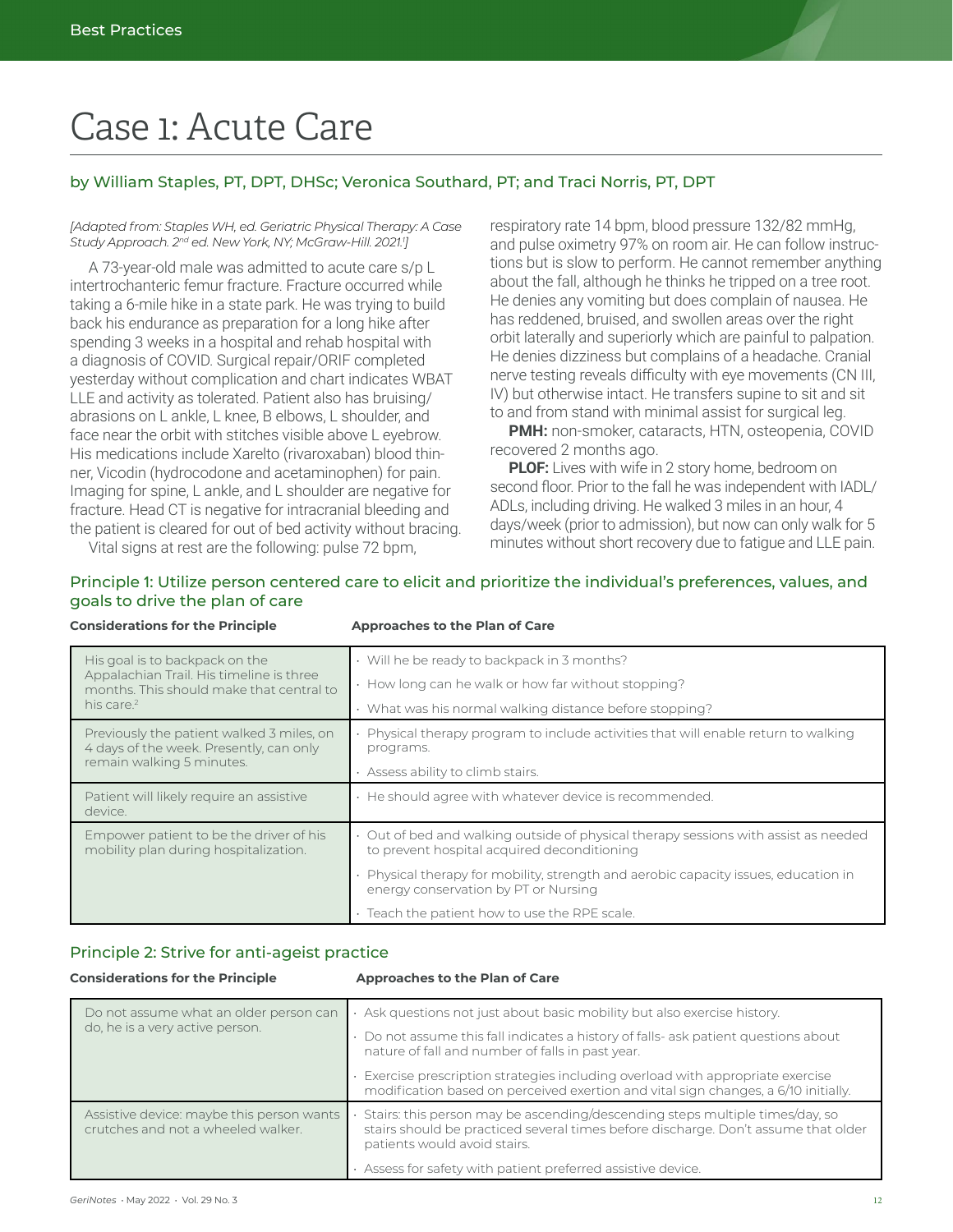# Principle 3: Conduct a holistic assessment and evaluation utilizing sound outcome measures that help inform the treatment plan and relate to the patient's stated goals

| <b>Considerations for the Principle</b>                                                            | Approaches to the Plan of Care                                                                                                                                                                                                      |
|----------------------------------------------------------------------------------------------------|-------------------------------------------------------------------------------------------------------------------------------------------------------------------------------------------------------------------------------------|
| What we do for a frail person might be                                                             | $\cdot$ Use part of the 5Ms to determine mobility preferences. <sup>3</sup>                                                                                                                                                         |
| different than what we do for this person<br>but in acute care might be very similar<br>initially. | Investigate possible contributors to the fall. If the patient tripped, screen for<br>sensation issues in LEs/feet, look for range of motion/strength issues in ankle/feet,<br>query about recent eye examination/visual impairment. |
| Use sound outcome measures to inform<br>the treatment plan and goals. <sup>2,4</sup>               | Did the patient have outcome measures performed during previous hospital<br>admission with COVID?                                                                                                                                   |
|                                                                                                    | Systems review                                                                                                                                                                                                                      |

# Principle 4: Provide positive outcomes of physical therapy care by completing intervention(s) that are based on the best available evidence

| <b>Considerations for the Principle</b> | Approaches to the Plan of Care                                                                                                                                                                                                                |
|-----------------------------------------|-----------------------------------------------------------------------------------------------------------------------------------------------------------------------------------------------------------------------------------------------|
| Use the best available evidence.        | • Physical Therapy Management of Older Adults With Hip Fracture (jospt.org) <sup>5</sup><br>· Physiotherapy management for COVID-19 in the acute hospital setting and<br>beyond: an update to clinical practice recommendations. <sup>6</sup> |
| White paper on strength training        | $\cdot$ White Paper Strength Training for the Older Adult <sup>7</sup>                                                                                                                                                                        |
| Reassessment of objective measures      | Meaningful change and responsiveness in common physical performance<br>measures in older adults <sup>8</sup>                                                                                                                                  |
| <b>Functional training</b>              | • Geriatric Rehabilitation Should Not Be an Oxymoron: A Path Forward <sup>9</sup>                                                                                                                                                             |
|                                         | • High-Intensity Functional Training Shows Promise for Improving Physical<br>Functioning and Activity in Community-Dwelling Older Adults <sup>6</sup>                                                                                         |
|                                         | · Incorporating Specific Functional Strength Integration Techniques to Improve<br>Functional Performance for Veterans After Total Hip Arthroplasty: Protocol for a<br>Randomized Clinical Trial <sup>11</sup>                                 |
| <b>Patient engagement</b>               | Enhanced Medical Rehabilitation increases therapy intensity and engagement<br>and improves functional outcomes in post-acute rehabilitation of older adults: a<br>randomized controlled trial. <sup>12</sup>                                  |
|                                         | . Self-help tool to help with recognizing ways to get muscles stronger.                                                                                                                                                                       |
|                                         | $\cdot$ What the evidence shows about patient activation <sup>13</sup>                                                                                                                                                                        |
|                                         | Suggestions upon discharge: Local library, Silver Sneakers™, join support groups<br>on hikes, senior center                                                                                                                                   |

## Principle 5: Prioritize physical activity to promote health, well-being, chronic disease management, and enhance mobility

#### **Considerations for the Principle Approaches to the Plan of Care**

| Our most important consideration is<br>what we can do to promote activity. <sup>14</sup> | As the patient improves it is anticipated that he will be able to do increasing levels<br>of activity.                          |
|------------------------------------------------------------------------------------------|---------------------------------------------------------------------------------------------------------------------------------|
|                                                                                          | • Education on self-monitoring during exercise (use of Borg scale, etc.). <sup>15</sup>                                         |
|                                                                                          | $\cdot$ Activities he does should be meaningful to enhance participation.                                                       |
|                                                                                          | At discharge, provide a plan for future physical activity that he is in agreement with<br>and is easy to transition to.         |
| Possible alternatives after discharge to<br>enforce engagement at pts. ability.          | • Home walking program                                                                                                          |
|                                                                                          | . Hike with poles for a while on a paved trail rather than very uneven terrain                                                  |
|                                                                                          | · Selecting portion of trail instead of entire distance                                                                         |
|                                                                                          | · For balance issues, the PT might discuss the possibility of continuing PT or joining<br>an evidence-based group <sup>16</sup> |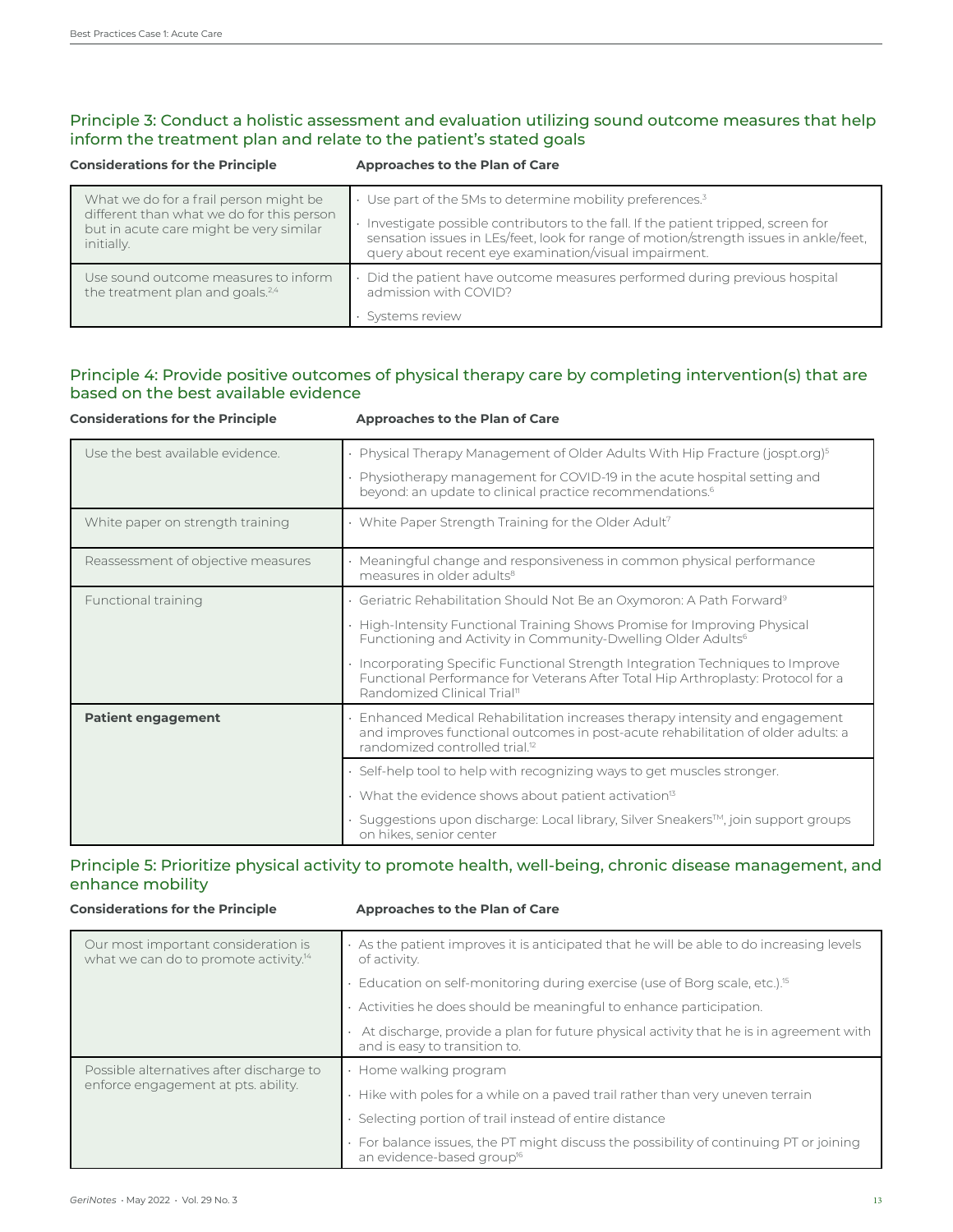# Principle 6: Champion interprofessional collaborative practice that is inclusive of patients and their caregivers

| <b>Considerations for the Principle</b>               | Approaches to the Plan of Care                                                                                                  |
|-------------------------------------------------------|---------------------------------------------------------------------------------------------------------------------------------|
| Activities of daily living and Energy<br>Conservation | Consider occupational therapy referral                                                                                          |
| Resources for the patient                             | Social worker, Meals on Wheels                                                                                                  |
| Osteopenia                                            | Bone health consult                                                                                                             |
| Case manager                                          | Obtain home health referral if patient is unable to complete wound care or does not<br>have a way to get to outpatient therapy. |
| Feelings of being overwhelmed                         | Depression screens and communicating that information to the appropriate<br>mental health professional                          |
|                                                       | Coordinate caregivers to give patient respite to exercise.                                                                      |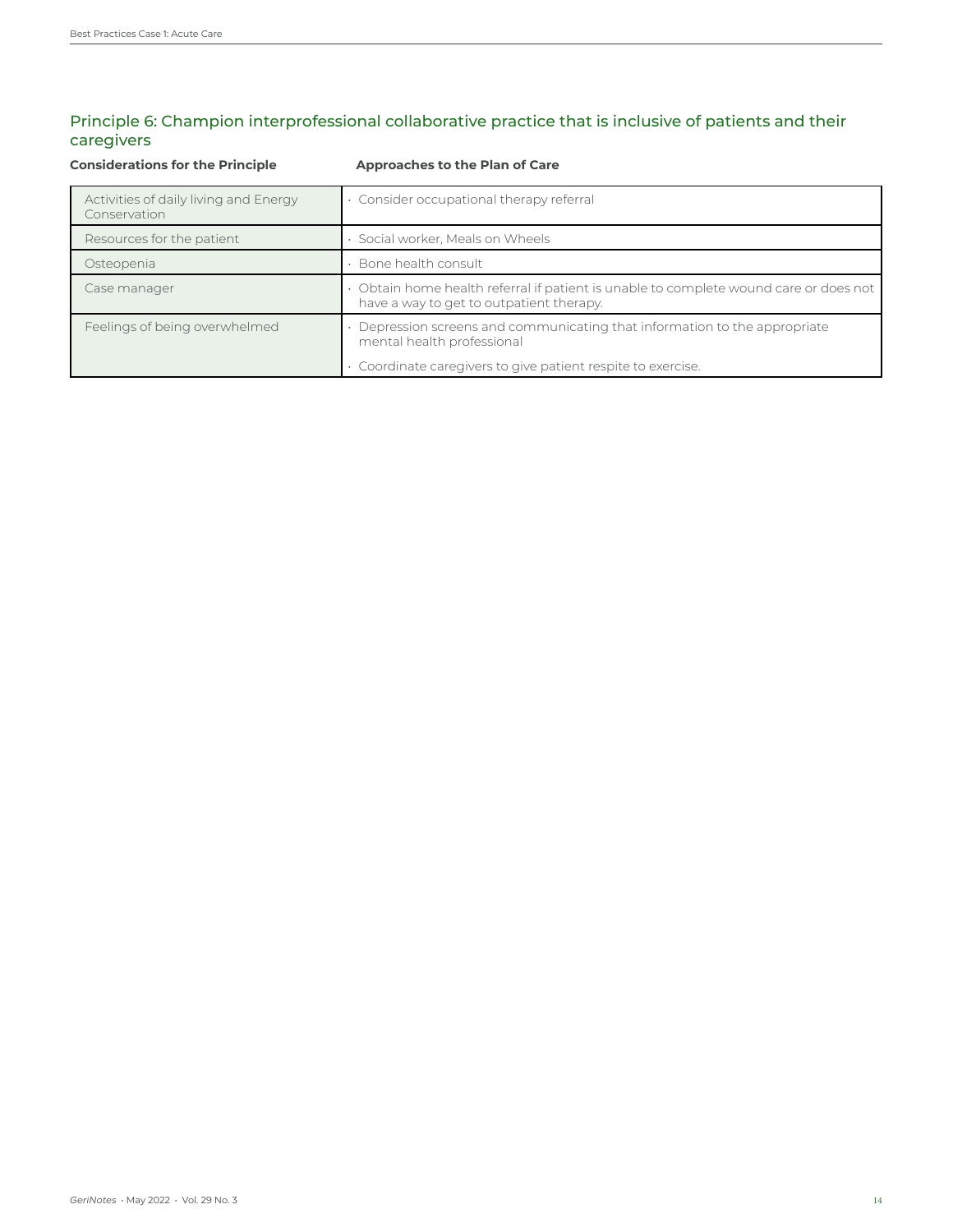# Case 2: Home-Based Outpatient Practice

# by Dale Avers, PT, DPT, PhD, FAPTA and Michelle Criss, PT, DPT, PhD

Rachel, a 90-year-old female, was referred to a homevisit outpatient practice because of an injurious fall (bruising, facial fracture) 2 weeks ago. Her daughter is present for the interview. Rachel is concerned about her balance because of the fall and accepts the physical therapy consultation. She shares her medical history that includes anxiety, severe urge and stress urinary incontinence that prevents her from traveling, postural hypotension, chronic hyperlipidemia, and osteoporosis (-3.5 BMD at the hip and several old vertebral fractures). She admits to having fallen off her treadmill twice in the past 2 years. She did not sustain any injuries and says "I just roll off" the treadmill, seemingly unconcerned about the risk. Currently, the only pain she has is in her upper back after standing for more than 30 minutes. She has not gotten on her treadmill since her fall upon the recommendation of the doctor. She is anxious to resume her daily walks. Her goal is to resume walking on the treadmill that is in her apartment and not to fall again.

**Medications:** Prozac 10mg/day, Estradiol (estrogen vaginal cream), calcium supplement, CholestOff (OTC supplement for hyperlipidemia), Rachel reports being on a Fosamax for 10 years, but decided to not take it about 3 years ago because it upset her stomach and she wanted to decrease her medications.

**Fall history:** The current fall, 2 weeks prior, occurred in the lobby of her senior living residence while she was getting her mail. The floor is tile and was not wet. She relates she must have tripped over her toe and landed face first. She does not believe she lost consciousness and has not reported dizziness. She was wearing rubber soled slip-on shoes that she feels do not fit her well and has since discarded. Her daughter, who lives out of state, came to stay with her after the fall, and her daughter reports she suspected a concussion as her "judgment and thinking seemed to be affected." She was taken to the ED after the fall and X-rays confirmed a facial fracture. She did not see her MD until about one week after the fall, when he

confirmed a concussion. She also reported an increase in anxiety. The doctor treated this by doubling her Prozac dose from 5 mg to 10 mg. She says this has helped and she is not as anxious anymore. She does fear falling, and says it is "what is normal at my age."

**Psychosocial History:** Rachel lives alone in a 2-bedroom apartment in a senior living complex where 2 meals/day are provided. She teaches a 30-minute sit/ stand exercise class for 8-10 residents of varying abilities. She is an expert seamstress and quilter and enjoys crafting. She teaches a Bible study class. She was a former religious education director for a large region of the Methodist Church. She only drives locally ("my daughter doesn't like me driving on the highway") and says she likes taking care of her friends in the complex (she is one of the more active and fit residents there). Her 4 children each live at least 4 hours away. She monitors her weight daily, recording the reading in a notebook. She proudly says her weight is #122 and it only fluctuates a pound or two due to her diligence. Her height is 64.5" for a BMI of 20.6. Patient admitted to having word finding problems.

**Physical Activity History:** Rachel is proud of her fitness, relating that her fitness is her "insurance policy." She walks on the treadmill in her apartment daily for 2 miles in 30 min at a 6-degree incline holding onto 2 straps that fasten onto the front bar. She performs a few floor exercises each day that she began just 2 months ago. These include planks (holds for 3 min), Superman, bilateral bridge, and chair stands. She does each of these 2x/ week, spreading them out over the week. She uses stairs most of the time and goes out for errands 4-5x/week. She takes a nap each afternoon, reports sleeping well but does tire easily and needs a day to recover from unusual activity such as that which occurs when she is visiting her daughter. She teaches the 30-minute exercise class 3x/ week. She is passionate about walking on the treadmill and feels this is what keeps her healthy and active.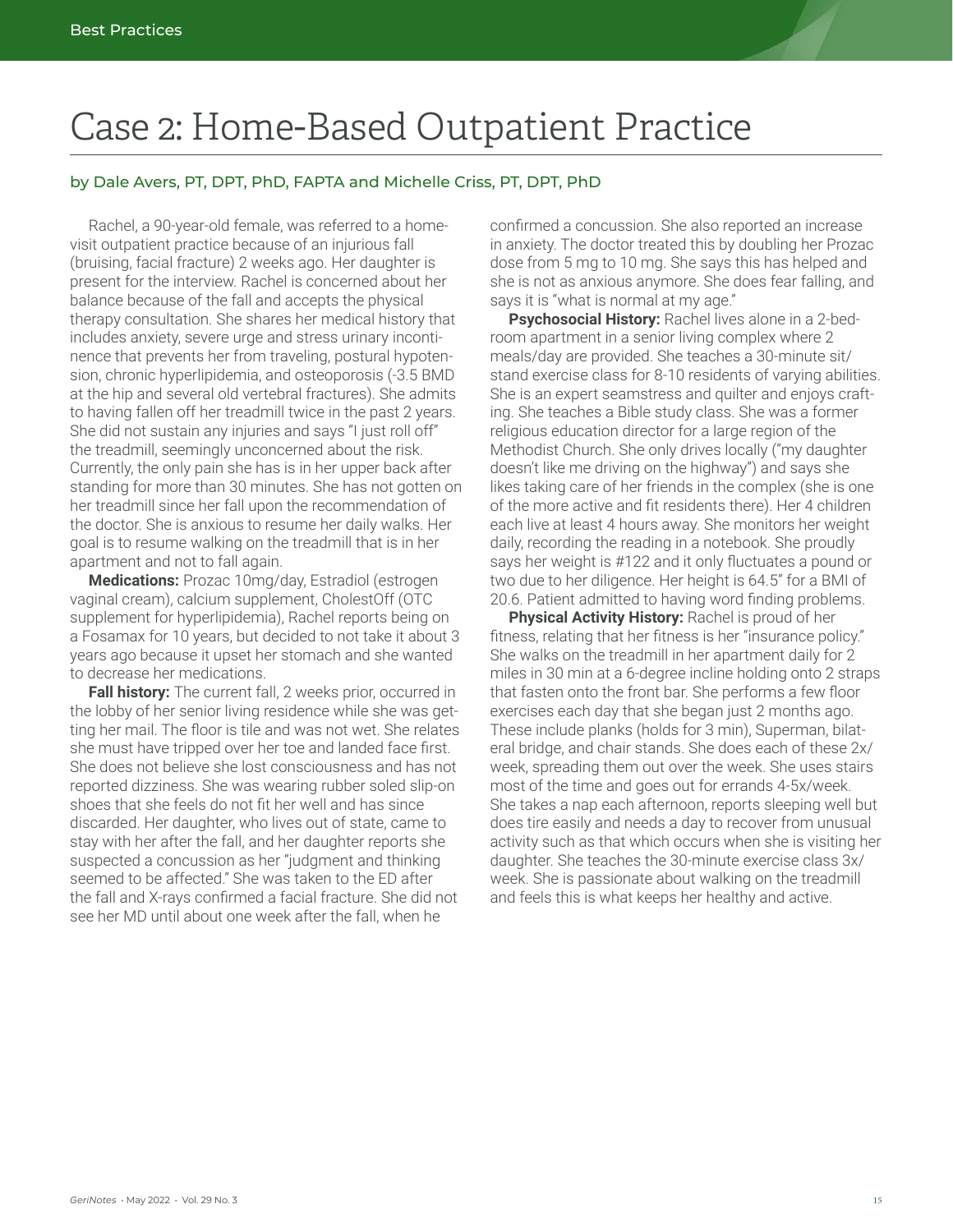# Principle 1: Utilize person centered care to elicit and prioritize the individual's preferences, values, and goals to drive the plan of care

| <b>Considerations for the Principle</b>                                                                      | Approaches to the Plan of Care                                                                                                                                                                                             |
|--------------------------------------------------------------------------------------------------------------|----------------------------------------------------------------------------------------------------------------------------------------------------------------------------------------------------------------------------|
| · Prioritize Rachel's preferences, values,<br>and goals to drive the care plan.                              | . Patient is adamant that walking on treadmill remains her goal and is very<br>important to her.                                                                                                                           |
| Rachel was functioning at a high                                                                             | — This is motivation for this person, do not discount this goal.                                                                                                                                                           |
| level prior to her fall and the therapist<br>should understand that her prior                                | - Why is walking on the treadmill so important to her?                                                                                                                                                                     |
| level of function is the motivation for<br>participation and should be the primary<br>focus of intervention. | Discuss risks/benefits of her goal and use positive risk management (e.g., what are<br>the benefits/risks of walking on the treadmill? What risk is she willing to accept?<br>Does that risk match the benefits received?) |
| · Matters most = person centered care in<br>the 5Ms model; this is where we start                            | $\cdot$ Explore additional goals to quide treatment.                                                                                                                                                                       |
| (and then proceed to investigate mobility,<br>mind, multi complexity, and meds). <sup>2</sup>                | - Rachel does also state standing on one foot to put on her pants is difficult and<br>this would also be a goal.                                                                                                           |

# Principle 2: Strive for anti-ageist practice

# **Considerations for the Principle <b>Approaches to the Plan of Care**

| This ties in with person-centered goals: if                                                                            | $\cdot$ Reinforce ability, do not assume inability.                                                                                                                                                                         |
|------------------------------------------------------------------------------------------------------------------------|-----------------------------------------------------------------------------------------------------------------------------------------------------------------------------------------------------------------------------|
| we are anti-ageist, we work towards the<br>patient's goals.                                                            | $\cdot$ Risk benefit discussions as presented in Principle 1 reveal that Rachel walks on<br>the treadmill for cardiovascular benefits. Explain that at 90 years of age, she has                                             |
| CHALLENGE THIS PATIENT - her self-<br>perception is tied to being an active adult<br>who exercises. Do not under-dose. | achieved remarkable benefits and that the treadmill is now maintaining more<br>than creating health. Therefore, less vigorous intensity/incline of the treadmill<br>could be appropriate at this time and reduce fall risk. |
| - Ask about content in the class she                                                                                   | . Consider linking goals to physical requirements for those goals.                                                                                                                                                          |
| teaches and offer to introduce new<br>exercises that she could share with her<br>students.                             | - Then discuss these requirements in relation to the patient's abilities after<br>examination (e.g., determine optimal speed/incline to meet goal of treadmill<br>walking).                                                 |
| Do not reinforce stereotypes based solely<br>on age: Daughter expresses concern<br>about Rachel driving.               | Suggest activities she has not done before (e.g., adding some impact like<br>jumping).                                                                                                                                      |
| Consider linking goals to physical<br>requirements for those goals.                                                    | · Share normative values for people her age to reinforce her self-perception and<br>improvements gained. <sup>17</sup>                                                                                                      |
|                                                                                                                        | Daughter's driving concerns: Ask further questions to see if this concern is based<br>upon ability or simply the perception that older adults should not drive.                                                             |
|                                                                                                                        | - Ask patient how she feels her driving is and how she will know when she is<br>unsafe to drive.                                                                                                                            |
|                                                                                                                        | — Suggest local programs that assess driving ability (e.g., some insurances, local<br>OT driving assessments, local DMV rules).                                                                                             |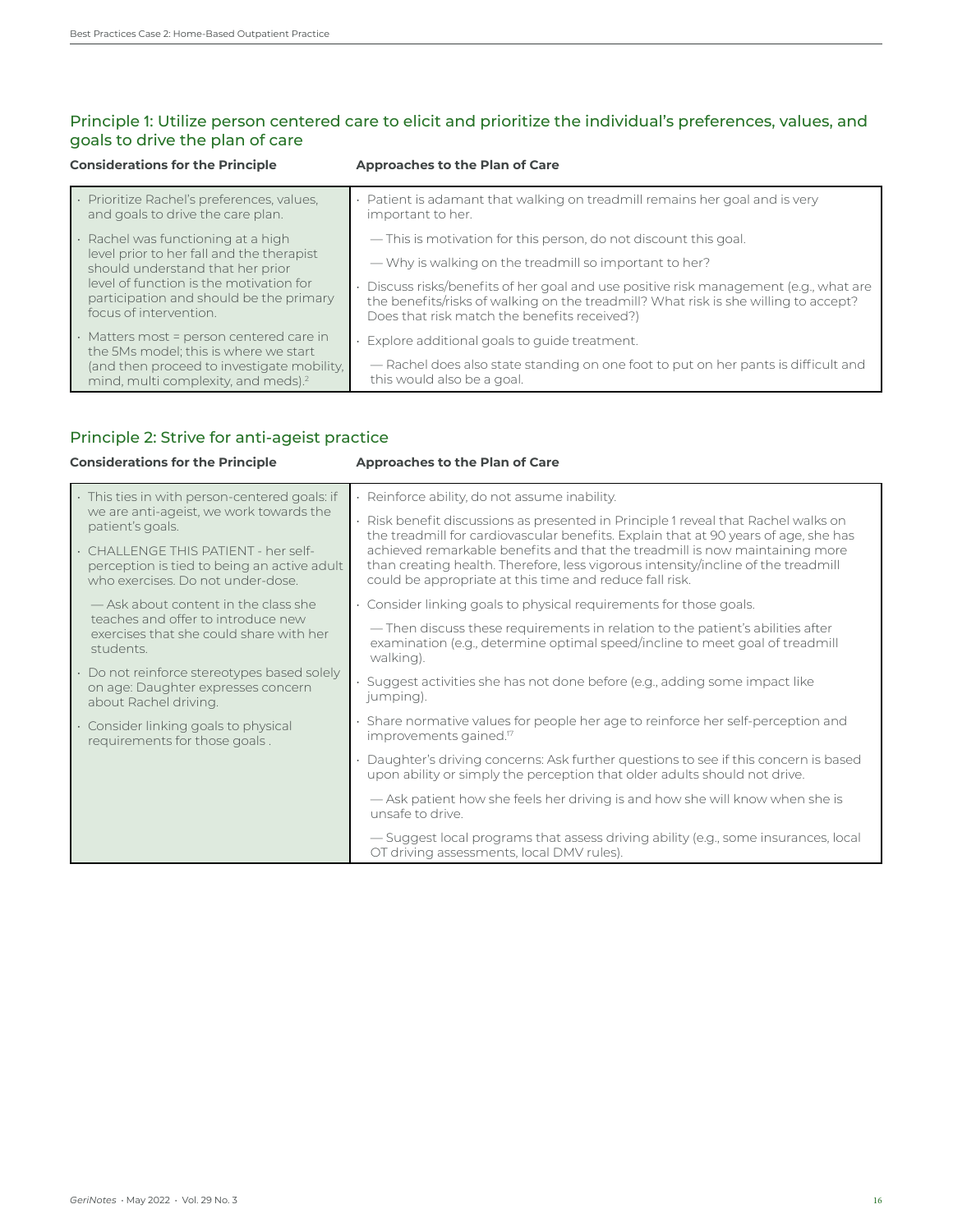# Principle 3: Conduct a holistic assessment and evaluation utilizing sound outcome measures that help inform the treatment plan and relate to the patient's stated goals

#### **Considerations for the Principle Approaches to the Plan of Care**

| Design an examination that aligns                                                                   | Frailty should be screened for in older adults.                                                                                                                                          |
|-----------------------------------------------------------------------------------------------------|------------------------------------------------------------------------------------------------------------------------------------------------------------------------------------------|
| with her goals and that also addresses<br>common deficits seen in older adults.                     | Gait speed is easy to assess and offers a wealth of information.                                                                                                                         |
| $\cdot$ Consider implications of osteoporosis<br>with all examination and treatment.<br>techniques. | Prioritizing balance would be key in this case based upon the patient's goals<br>(single leg stance, safety with treadmill use, balance in complex environments and<br>tasks).           |
|                                                                                                     | · Careful questioning about falls                                                                                                                                                        |
|                                                                                                     | — Details regarding situation, medication changes, etc.                                                                                                                                  |
|                                                                                                     | — Why not add walking outside? Rachel reveals she feels a little unsteady outside<br>(consider evaluating for vestibular hypofunction which is common in older<br>adults). <sup>18</sup> |
|                                                                                                     | - Consider a possible relationship between urinary incontinence and falls.                                                                                                               |
|                                                                                                     | Getting up off the floor is an important skill, but especially in presence of falls.                                                                                                     |
|                                                                                                     | - Suggested reference for timed stand from floor for individuals greater than 65<br>years old <sup>19</sup>                                                                              |
|                                                                                                     | Do not forget to screen all systems including integumentary system.                                                                                                                      |

# Principle 4: Provide positive outcomes of physical therapy care by completing intervention(s) that are based on the best available evidence

| <b>Considerations for the Principle</b>                                              | Approaches to the Plan of Care                                                                              |
|--------------------------------------------------------------------------------------|-------------------------------------------------------------------------------------------------------------|
| · Use of best available evidence                                                     | Balance should be a focus of treatment:                                                                     |
| · Aim interventions at 5Ms (mobility, mind,<br>multi-complexity, meds, matters most) | $\cdot$ Perturbation-based balance training for falls reduction among older adults <sup>20</sup>            |
|                                                                                      | Protective Stepping for Lateral Balance Recovery in Older Adults <sup>21</sup>                              |
|                                                                                      | $\cdot$ Effect of a Balance Training Program, Including Calf Muscle Strengthening <sup>22</sup>             |
|                                                                                      | Exercise to prevent falls in older adults: An updated systematic review and meta-<br>analysis <sup>23</sup> |
|                                                                                      | Be cognizant of osteoporosis diagnosis:                                                                     |
|                                                                                      | $\cdot$ Too fit to fracture <sup>24</sup>                                                                   |

# Principle 5: Prioritize physical activity to promote health, well-being, chronic disease management, and enhance mobility

| <b>Considerations for the Principle</b>                                                                                                                                            | Approaches to the Plan of Care                                                                                                                                                                                                                                                      |
|------------------------------------------------------------------------------------------------------------------------------------------------------------------------------------|-------------------------------------------------------------------------------------------------------------------------------------------------------------------------------------------------------------------------------------------------------------------------------------|
| · This patient already places a strong<br>emphasis on physical activity, therefore,<br>the principle of physical activity can<br>focus more on refining and making<br>suggestions. | . "Rolling off the back of the treadmill" is concerning.                                                                                                                                                                                                                            |
|                                                                                                                                                                                    | - Telling the patient to stop this activity will completely disenfranchise her.                                                                                                                                                                                                     |
|                                                                                                                                                                                    | - Honest discussion about risks and benefits is important with the benefits of<br>exercise and the risks in her situation discussed (See discussion under Principle 1).                                                                                                             |
|                                                                                                                                                                                    | · The class she teaches is primarily seated exercise.                                                                                                                                                                                                                               |
|                                                                                                                                                                                    | - Incorporate new exercises for LE strength and power (repeated sit to stand).<br>balance (e.g., narrow stance eyes open and closed, single leg stance, standing with<br>head turns with chair for support), as well as back strengthening for both her and<br>her pupil's benefit. |
|                                                                                                                                                                                    | · Challenging her through suggestions about impact or other types of agility and<br>power activities, especially those with age-based norms, might also appeal to<br>Rachel.                                                                                                        |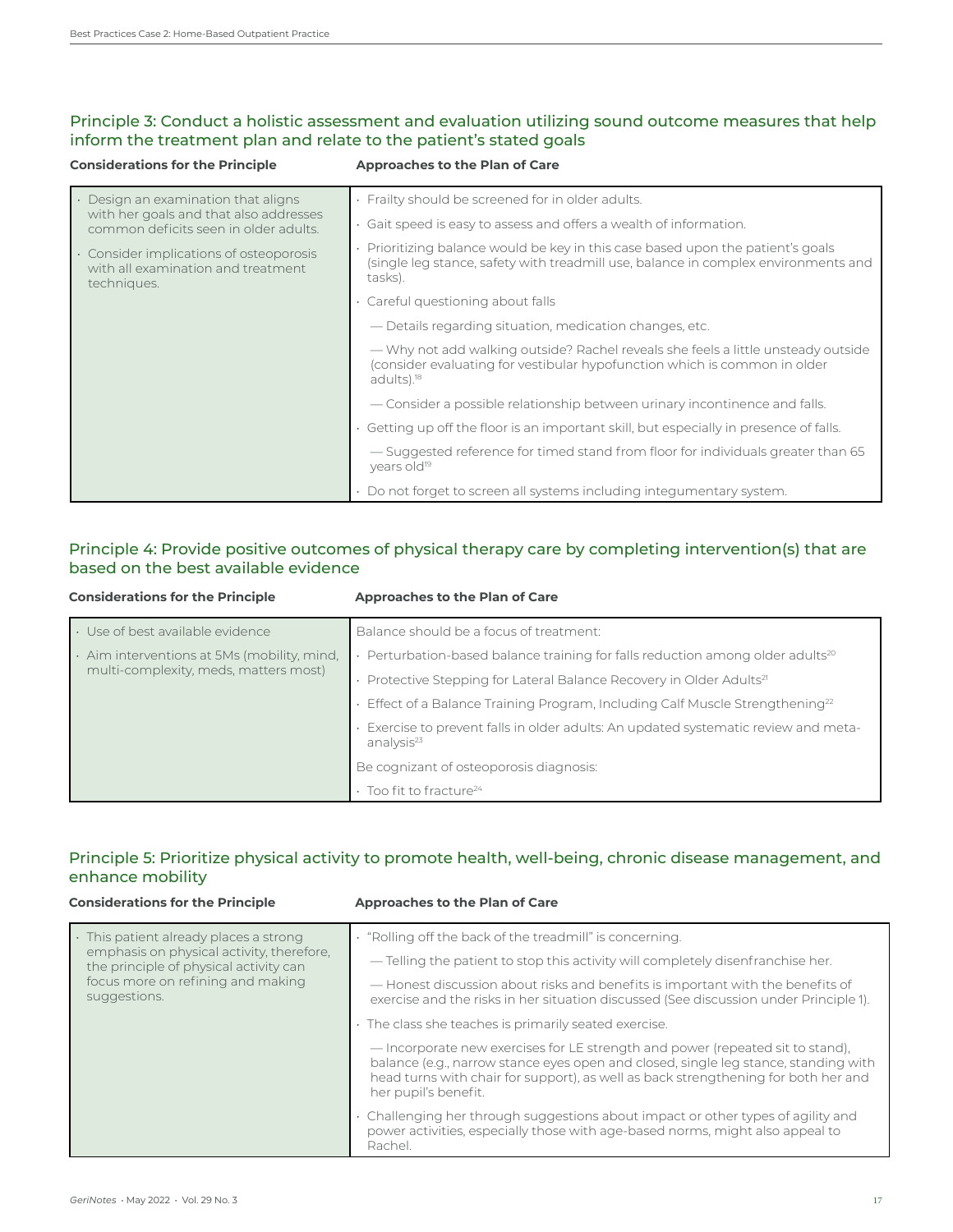# Principle 6: Champion interprofessional collaborative practice that is inclusive of patients and their caregivers

| <b>Considerations for the Principle</b>                                                                                                                                                         | Approaches to the Plan of Care                                                                                                                                                                                                                                                                                                                                                                                                                                                                                                                                                                                                                                                                                                                                                                                                                                                         |
|-------------------------------------------------------------------------------------------------------------------------------------------------------------------------------------------------|----------------------------------------------------------------------------------------------------------------------------------------------------------------------------------------------------------------------------------------------------------------------------------------------------------------------------------------------------------------------------------------------------------------------------------------------------------------------------------------------------------------------------------------------------------------------------------------------------------------------------------------------------------------------------------------------------------------------------------------------------------------------------------------------------------------------------------------------------------------------------------------|
| Consider co-morbidities that require<br>regular follow-up for management.<br>. Consider 5Ms to enhance collaboration<br>(mobility, mind, multi-complexity, meds,<br>matters most). <sup>2</sup> | · Refer to PCP concerning medical intervention for osteoporosis.<br>Discuss strategies to involve caregivers who live 4 hours away, if Rachel agreeable<br>(e.g., phone or video check ins).<br>Rachel did seek help from a pelvic floor PT in the past and found that pelvic floor<br>exercises help, but she forgets to do them. Consider referral if not competent in<br>this aspect of care.<br>· Possible vestibular hypofunction as patient reports not liking to walk outside<br>and increased occurrence of this in older adults. Consider referral to a vestibular<br>specialist if basic exercises do not improve vestibular function.<br>. Prides herself on fitness - consider referral if PT has good working relationship with<br>personal trainer post-PT or other group classes that would challenge her (perhaps<br>adapted yoga, Tai Chi for balance, boxing, etc.). |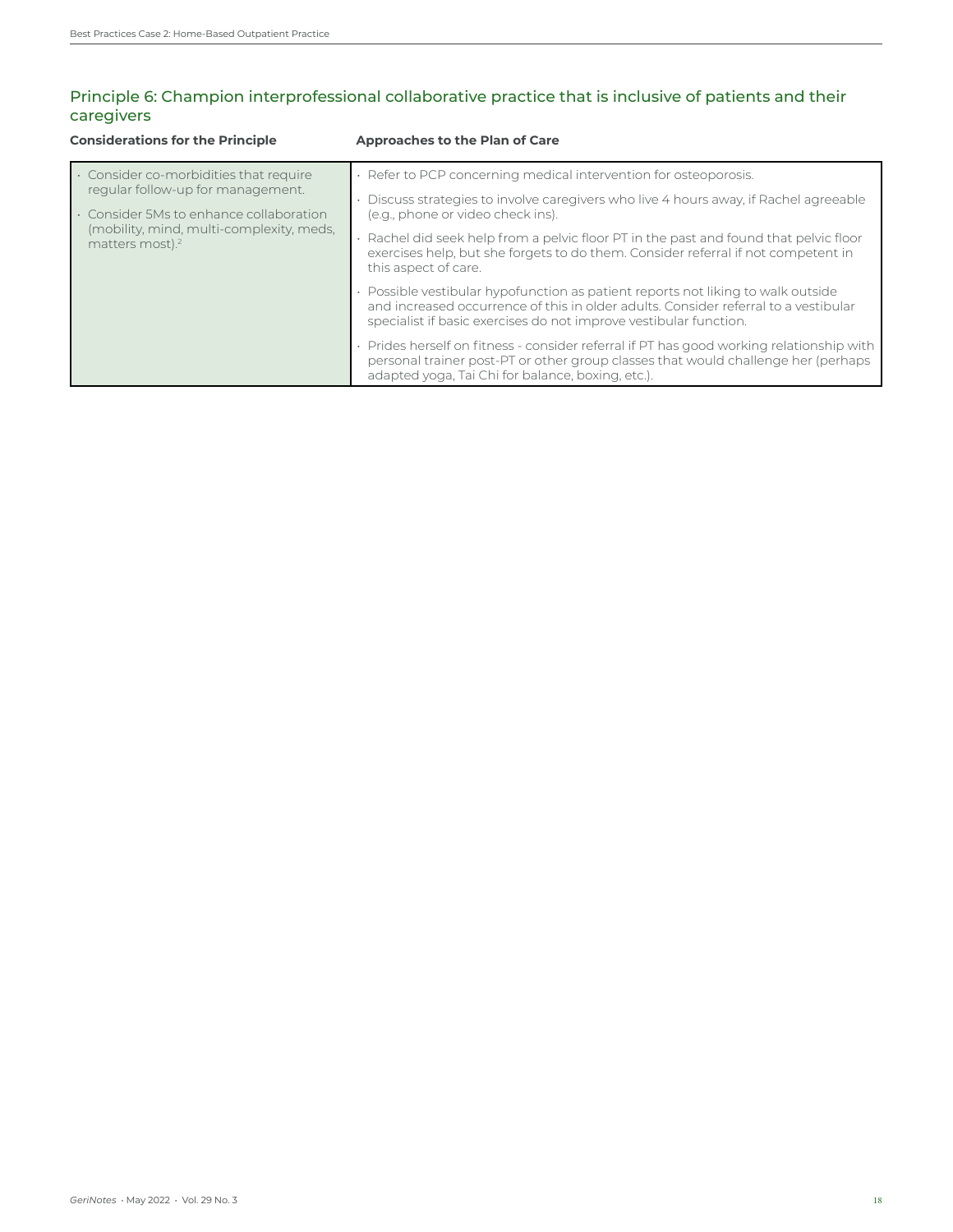# Case 3: Home Health

## by Veronica Southard, PT; Ellen Strunk, PT, MS; and Traci Norris, PT, DPT

*[Adapted from: Staples WH, ed. Geriatric Physical Therapy: A Case Study Approach.2nd ed. New York, NY; McGraw-Hill. 2021.1 ]*

### Acute Care

A 70-year-old retired real estate saleswoman, has been a patient of the local hospital for 1 week prior to discharge home with home health referral. The following is a summary of her acute care hospital stay.

She initially presented with a cough, dyspnea, chills, and fever of 102.8.

**PMH:** includes chronic conditions of hypertension, osteoarthritis, and coronary artery disease.

**Hospital Course**: Patient was diagnosed with bacterial pneumonia. Hospital course was complicated by admission to ICU for 5 days due to respiratory distress requiring the use of 4L supplemental oxygen via nasal cannula (NC) and IV antibiotics. Patient was then transferred to a nursing division for 2 days before discharge to home. Patient was seen by physical therapy during hospitalization. Summary of physical therapy can be found below.

**PLOF:** Patient was fully functional, independent in ADLs and IADLs including light cleaning, cooking, and driving. Patient was not using an assistive device or oxygen at baseline. Patient provides care for a homebound husband who has severe chronic obstructive pulmonary disease. Patient's husband is now being cared for by a daughter who lives nearby.

Patient was A & O x 4 but needed increased time for command following. Physical therapy assessment found strength deficits in UB and LB related to deconditioning (proximal muscles weaker than distal), as well as deficits in balance and endurance. At last PT visit, patient required multiple short rest breaks during the session. During supine to edge of bed transfer patient required moderate assist for trunk elevation from side-lying and movement of hips toward edge of bed secondary to weakness. Patient required assist in sit to stand transfers from high and low surfaces with a wheeled walker due to decreased force production (min vs. mod assist), ambulated with minimal assistance with handheld assistance for distances of 60 feet  $x$  1 and 20-feet  $x$ 1 but required 2L O<sub>2</sub> via nasal cannula (NC). She is limited by dyspnea; reported her RPE to be 14 with a Borg's Breathlessness Scale at 4. Patient was noted to have slow gait speed, increased trunk flexion with mobility, loss of balance with turns and dual tasking, and required 1 standing rest break during the 60 feet due to complaints of SOB.

 A geriatrician consultation was ordered as the patient has not seen a physician in over a year due to concerns about COVID. The geriatrician diagnosed frailty based on history, self-report, gait speed, grip strength, weakness, and other items from the geriatrician and physical therapy consultations.25

### **Home Health**

At evaluation, the patient was sitting up in bed, has a surgical mask, and is on 2L O<sub>2</sub> NC. Patient appears very thin.

**Interview**: Patient prefers to use she/her pronouns when referring to herself. She is worried about her husband. She reports that prior to admission, she was feeling very tired and was beginning to feel overwhelmed just doing household chores. However, she attributed this to having a cold and fatigue from the stress of caregiving for her husband but became afraid when she became SOB. A neighbor drove her to the hospital.

The patient admitted she had been losing weight but blamed it on being too tired to eat. She reported that lately it seems like it takes her forever to do the slightest task. Prior to her hospitalization, she routinely did all the shopping and administered all the household operations including bill paying.

Her goal is to return to her independent function as well as her social role as the caregiver for her husband. She would like to resume driving locally to the store. She reports that prior to her hospitalization she did not participate in formal exercise beyond household activities and was able to slowly walk about 1 to 2 blocks. Currently, she has private personal caregivers hired for 4 hours/day to assist with her husband and medical appointments, her daughter plans to stay at the house for a couple of weeks to assist as well. The patient and her husband reside in a single family, ranch style home with 1 large step at the entrance. There is a walk-in shower in the bathroom. The doorways are narrow, but the house is otherwise barrier free.

**Meds:** Norvasc (Hypertension), Metoprolol (Hypertension), Albuterol Sulfate HFA (pneumonia), O2@ 2l/m, methylprednisolone (2 more days) (pneumonia), Lipitor (hyperlipidemia)

Cardiopulmonary: Resting: BP 132/80, HR 78, RR 24, SpO<sub>2</sub> 94% on 2L O $_{\textrm{\tiny{2}}}$ . No c/o chest pain. After walking 20 feet with a wheeled walker: 126/80, 90, RR 28, SpO2 92% on 2L O $_{\rm _2}$  NC.

**Musculoskeletal:** Gross muscle strength reduced throughout. The patient was unable to complete a full bridge in bed, indicating 3/5 hip extensor strength, had negative break test in open chain quad, and PF, and was not able to raise body weight on either leg in single heel raise. As a result, she is unable to stand unsupported, and requires min assist to stand from the bed. Able to walk short distances with a wheeled walker demonstrating increased postural sway, leaning forward. Her gait quickly deteriorates due to shortness of breath and dyspnea, requiring minimal assistance to complete. Unable to perform any specialized tests currently due to fatigue.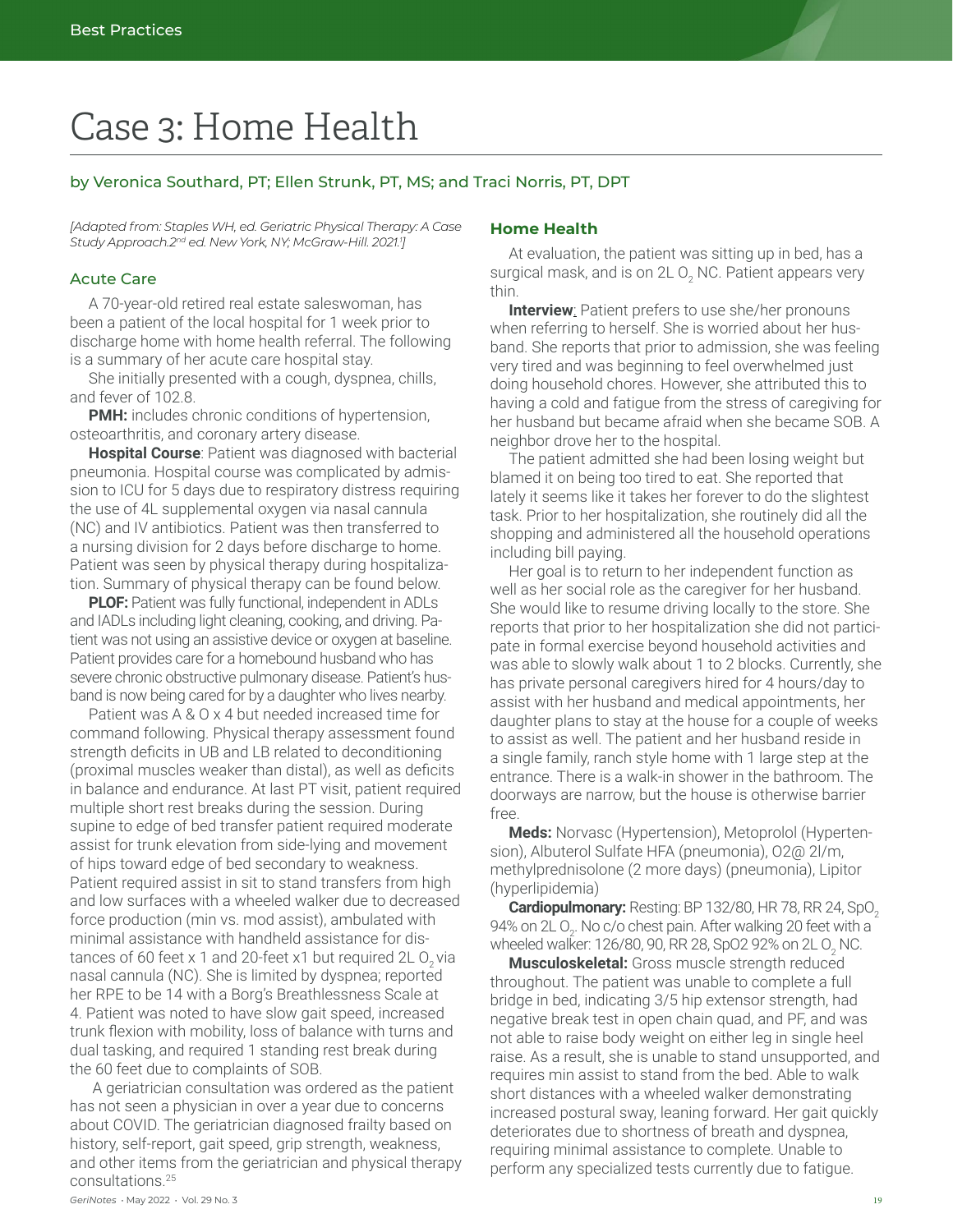# Principle 1: Utilize person centered care to elicit and prioritize the individual's preferences, values, and goals to drive the plan of care

| <b>Considerations for the Principle</b>                                                       | <b>Approaches to the Plan of Care</b>                                                              |
|-----------------------------------------------------------------------------------------------|----------------------------------------------------------------------------------------------------|
| Her goal is to assume her previous role                                                       | $\cdot$ Refused admission to a subacute facility for rehab                                         |
| as caregiver to her husband. We should<br>make that central to her care.                      | $\cdot$ Arrangements were made by the discharge team to assure patient safety.                     |
|                                                                                               | . Goals should be functionally oriented based on the patient's priorities.                         |
|                                                                                               | . Assess her long-range plans for her own wellness and respond appropriately.                      |
| Consider needs and available resources.                                                       | • Church friends/family to prepare meals until she can prepare her own meals                       |
| Physical therapy will address her mobility<br>needs. Friends and family will prepare<br>food. | · Some church members will visit.                                                                  |
| Patient reports her exercise was in her                                                       | . PT program to include activities that will enable her to return to the garden.                   |
| garden in the fall, spring, and summer<br>about 1/2 hour in early mornings.                   | · Patient is willing to try if that will get her back "up to speed."                               |
| Assess home environment, address needs                                                        | · Assistive device choice: The patient expresses a desire to, "lose the walker"                    |
| to move safely through the home.                                                              | $\cdot$ PT for mobility, strength and aerobic capacity issues, education in energy<br>conservation |
|                                                                                               | • Teach patient how to use the RPE scale. <sup>25</sup>                                            |

# Principle 2: Strive for anti-ageist practice

#### **Considerations for the Principle Approaches to the Plan of Care**

| Assess and address this woman as a<br>person that is going to achieve the<br>highest level of function from the most<br>informed care possible. | Progress assistive device per patient wishes and as appropriate<br>Trial gait without assistive device during plan of care                                                        |
|-------------------------------------------------------------------------------------------------------------------------------------------------|-----------------------------------------------------------------------------------------------------------------------------------------------------------------------------------|
| Consider desired activities and home/<br>community environments. This could<br>necessitate a cane instead of a walker.                          | Exercise prescription strategies including overload with appropriate exercise<br>modification based on perceived exertion and vital sign changes, at 6/10 initially <sup>25</sup> |

We make no age-based assumptions relative to this patient's abilities or probable outcomes. Our expectations are to educate her regarding her present status and help facilitate her progress to return to the best possible level of function relative to her abilities, rather than a function of age-based expectations.

# Principle 3: Conduct a holistic assessment and evaluation utilizing sound outcome measures that help inform the treatment plan and relate to the patient's stated goals

### **Considerations for the Principle Approaches to the Plan of Care**

| Our approach for a frail person might<br>be more functional in nature and<br>less resistance-based initially at both<br>evaluation and during treatment. <sup>26</sup> | · What types of transfers does she need to be able to do in the home?<br>Review the hospital documentation to determine the standardized tests<br>conducted there. If possible, reassess those, and translate the results into what it<br>means for her everyday participation in activities. |
|------------------------------------------------------------------------------------------------------------------------------------------------------------------------|-----------------------------------------------------------------------------------------------------------------------------------------------------------------------------------------------------------------------------------------------------------------------------------------------|
|                                                                                                                                                                        | · She mentioned that she could walk a block or two so this might be an activity to<br>begin with.                                                                                                                                                                                             |
| Use the 5 M's: Multicomplexity, Mind.<br>Mobility, Medications, What Matters Most <sup>2</sup>                                                                         | Apply the 5M's as appropriate for this patient's goals and mobility needs.                                                                                                                                                                                                                    |
| Use sound functionally oriented outcome<br>measures to inform the treatment plan                                                                                       | Frailty should be screened for in older adults. <sup>26</sup>                                                                                                                                                                                                                                 |
| and goals.                                                                                                                                                             | · Gait speed is easy to assess and offers a wealth of information.<br>Assessing cardiorespiratory systems would be important.                                                                                                                                                                 |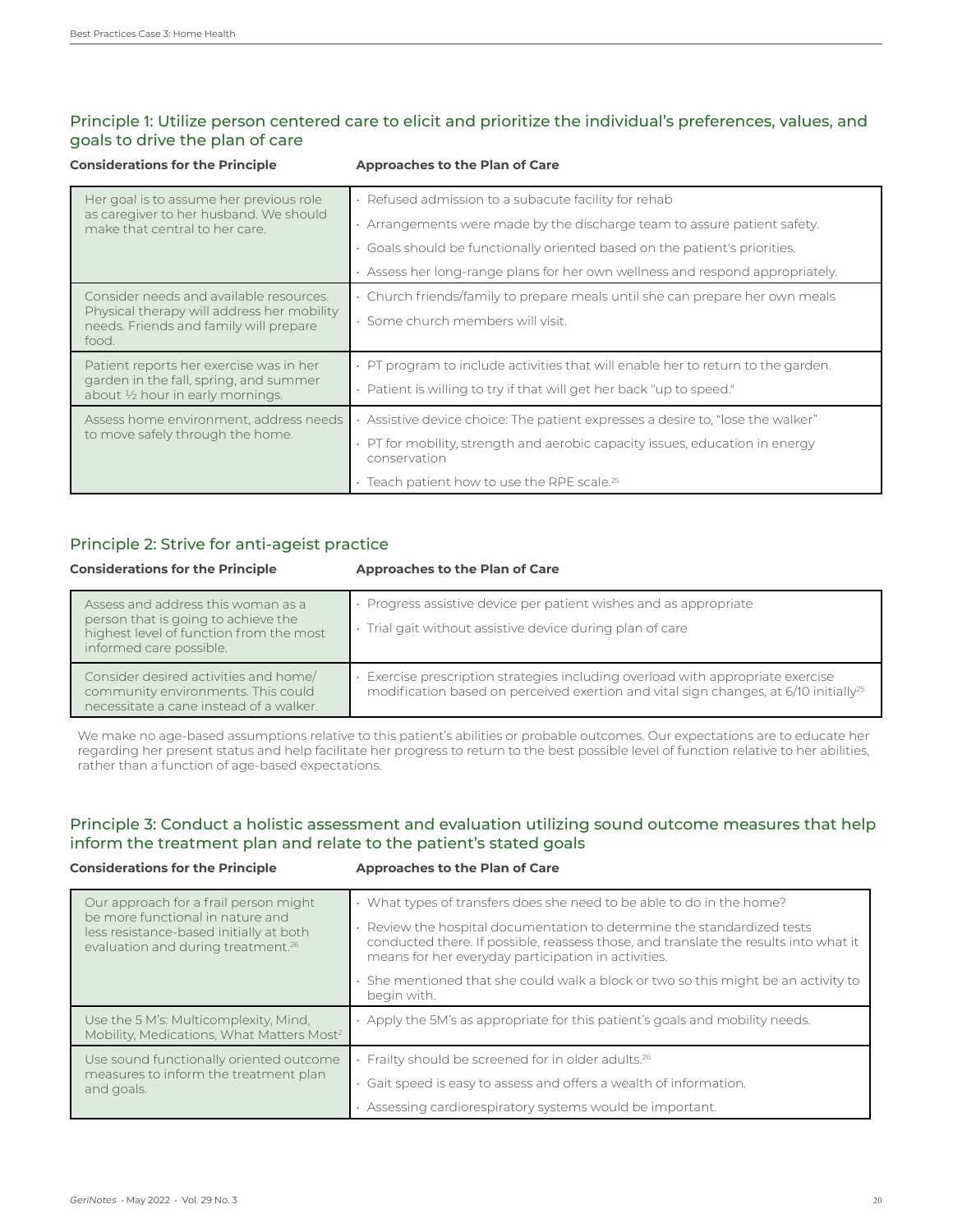# Principle 4: Provide positive outcomes of physical therapy care by completing intervention(s) that are based on the best available evidence

| <b>Considerations for the Principle</b> | <b>Approaches to the Plan of Care</b>                                                                                                                                         |
|-----------------------------------------|-------------------------------------------------------------------------------------------------------------------------------------------------------------------------------|
| Use the best available evidence         | Frailty in Elderly People CPG <sup>27</sup>                                                                                                                                   |
| White paper on strength training        | White paper <sup>7</sup>                                                                                                                                                      |
| Re-assessment of objective measures     | Meaningful change and responsiveness in common physical performance<br>measures in older adults <sup>8</sup>                                                                  |
| <b>Functional Training</b>              | High-Intensity Functional Training Shows Promise for Improving Physical<br>Functioning and Activity in Community-Dwelling Older Adults: A Pilot Study <sup>10</sup>           |
|                                         | Effect of Exercise Intervention on Functional Decline in Very Elderly Patients<br>During Acute Hospitalization: A Randomized Clinical Trial <sup>28</sup>                     |
|                                         | Progressive resistance strength training for improving physical function in<br>older adults <sup>29</sup>                                                                     |
| Patient engagement                      | Enhanced Medical Rehabilitation increases therapy intensity and<br>engagement and improves functional outcomes in post-acute rehabilitation<br>of older adults. <sup>12</sup> |
|                                         | What the Evidence Shows about Patient Activation <sup>13</sup>                                                                                                                |
|                                         | Self-help tool to help with recognizing ways to get muscles stronger                                                                                                          |
|                                         | Local library, veterans clubs                                                                                                                                                 |
|                                         | · Join church groups on hikes, senior center                                                                                                                                  |

# Principle 5: Prioritize physical activity to promote health, well-being, chronic disease management, and enhance mobility

#### **Considerations for the Principle Approaches to the Plan of Care** Our most important consideration is what we can do to promote activity.<sup>30</sup> As the patient improves it is anticipated that she will be able to do increasing levels of activity every day. Activities she does should be meaningful to enhance participation. • At discharge, provide a plan for future physical activity that she agrees with and is easy to transition to. Initially, the focus will be on function and safety in the home while engaging in mobility.<sup>14</sup> Educate the patient about frailty. • Any problems identified in the home as hazards will be addressed. • PT will assist the patient, to ambulate outside the home to her garden to assess the environment and make recommendations or modifications. The patient should be taught to get up from the floor since getting up and down is a frequent requirement when gardening. • For balance issues, the PT might consider a maintenance therapy program or discuss the benefits of joining an evidence-based exercise group.16

# Principle 6: Champion interprofessional collaborative practice that is inclusive of patients and their caregivers

### **Considerations for the Principle Approaches to the Plan of Care**

| Activities of daily living and energy<br>conservation | Occupational therapy                                                            |
|-------------------------------------------------------|---------------------------------------------------------------------------------|
| Resources for the patient and her husband             | Social worker, Meals on Wheels                                                  |
| Osteoarthritis                                        | Physical therapy; orthopedic evaluation if necessary                            |
| Frailty, loss of weight                               | Nutrition, registered dietician                                                 |
| Feelings of being overwhelmed                         | Social worker to help with home situation and management of husband's care      |
| Assist the patient/family to coordinate               | Coordinate caregivers, formal and informal, to give patient respite to exercise |
| ongoing support                                       | Re-assess support network (short and long-term planning)                        |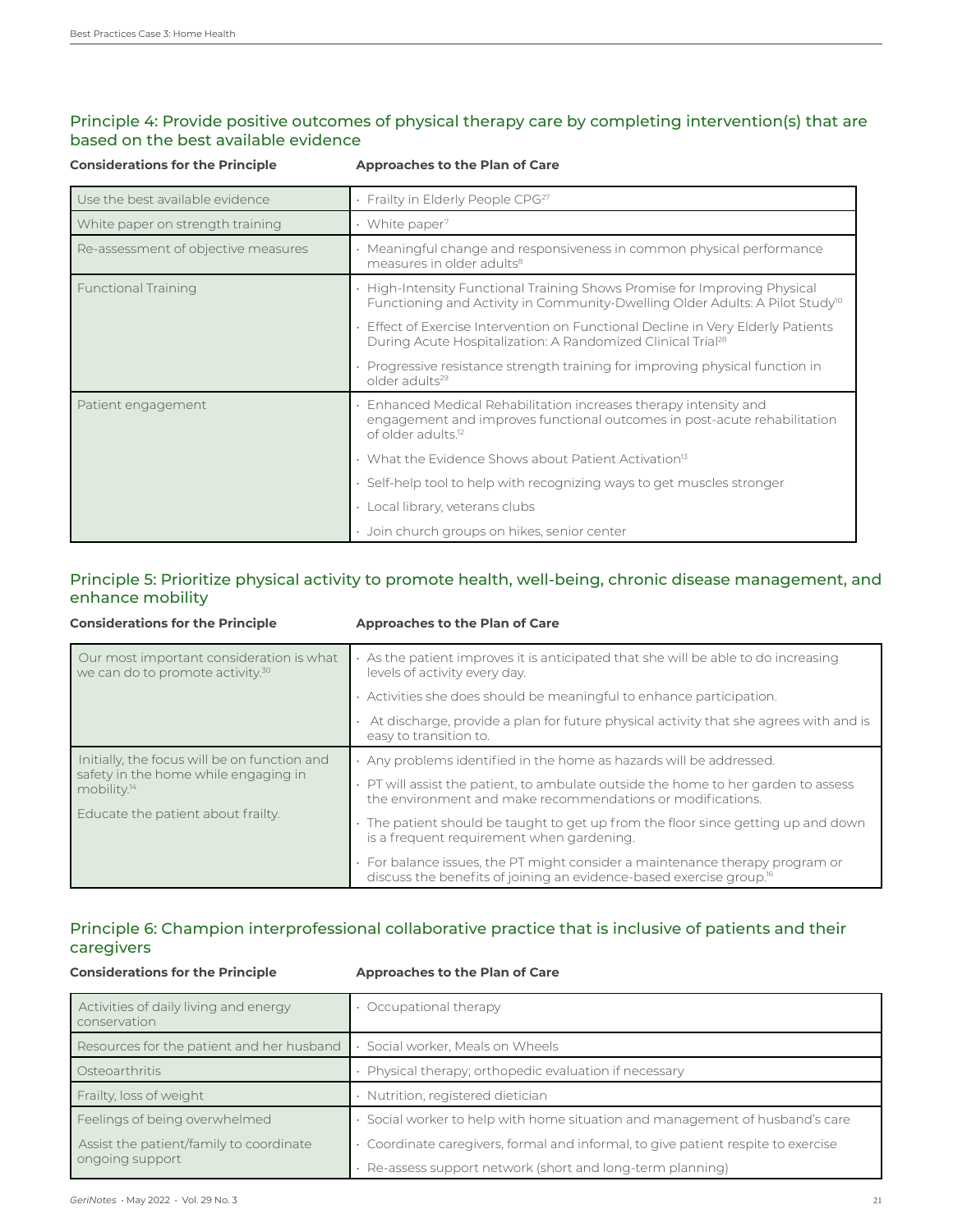# Case 4: Outpatient

## by Kenneth Miller, PT, DPT and William Staples, PT, DPT, DHSc

*[Adapted from: Staples WH, ed. Geriatric Physical Therapy: A Case Study Approach.2nd ed. New York, NY; McGraw-Hill. 2021.1]*

Diana is a 75-year-old female (retired nurse) who is 2 weeks post shoulder total reverse arthroplasty (RTSA) of the right UE due to severe osteoarthritis and insufficient rotator cuff. Diana wears an abduction splint during most of the day but is weaning out of the splint while at home. Outpatient physical therapy examination reveals mild redness and swelling in the right shoulder with healing incision without exudate. Passive right shoulder range of motion showed limitations in all directions, most markedly in flexion, abduction, and external rotation. All directions displayed an empty end feel, limited by pain. Elbow, wrist, and hand range of motion was full and painless bilaterally. Left shoulder motion is full, strong, and painless. She had moderate soreness and limited ability to reach overhead at the time of the fall, but this has since resolved on its own. She has been performing pendulum and assisted range of motion exercises with the right upper extremity at home. She wears the splint as ordered, is not lifting anything heavier than a coffee mug, and is icing the right shoulder 2-3 times per day as she was instructed in the hospital. She is able to perform shoulder isometrics in a neutral position into abduction, adduction, flexion, extension, internal and external rotation with only minimal increase in pain. She could also sustain scapular isometrics into elevation, depression, upward and downward rotation in sitting position.

### **Medications**

She has been taking 1 tablet of 5/325 mg Norco as needed for pain 4 times per day and metformin (Glucophage) 500 mg orally twice a day for Type 2 diabetes mellitus.

### Fall history

Diana had a single fall event, 6 months prior to RTSA, occurred on her driveway when she was watering her

flower bed. She stepped backwards, tripped on the hose, and attempted to break the fall with her hands. She immediately felt pain in her shoulders from landing on outstretched arms. X-rays were negative and she was diagnosed with osteoarthritis in her shoulders. Her pain was much worse in the right shoulder than left. She was treated with pain medications; pain decreased minimally for 4 months and has continued to worsen. Diana has not had any other falls and denied dizziness, vertigo, or lightheadedness.

### Psychosocial history

Prior to surgery, Diana and her husband shared cooking, cleaning, laundry, and shopping responsibilities. Diana likes to garden and volunteered in her church. Diana was actively participating in a yoga class held twice a week at her church. Now, Diana is experiencing difficulties in upper body dressing (especially bra fastening), bathing (i.e., washing hair) and with grooming. Her husband is doing the cleaning and cooking around the house and has been driving her to all appointments as well. Diana can go to the grocery store with her husband but is not using right arm due to recent surgery. She is able to attend church but requires her husband to provide supervision for climbing stairs or walking on uneven surfaces. Her husband is currently walking the dog and completing the laundry and shopping duties.

### Physical activity history

Prior to surgery, Diana was independent with all her ADLs and IADLs. She drove to and from her own appointments without difficulty. Diana did not need to use any assistive devices. She gardened in her extensive rose garden with little help and was an active walker in her community. She would take 3 30-minute walks a day with her 40-pound dog with ease. She did not exercise for the sake of exercising alone and did not engage in any strengthening exercise but did participate in yoga class twice a week with friends at church.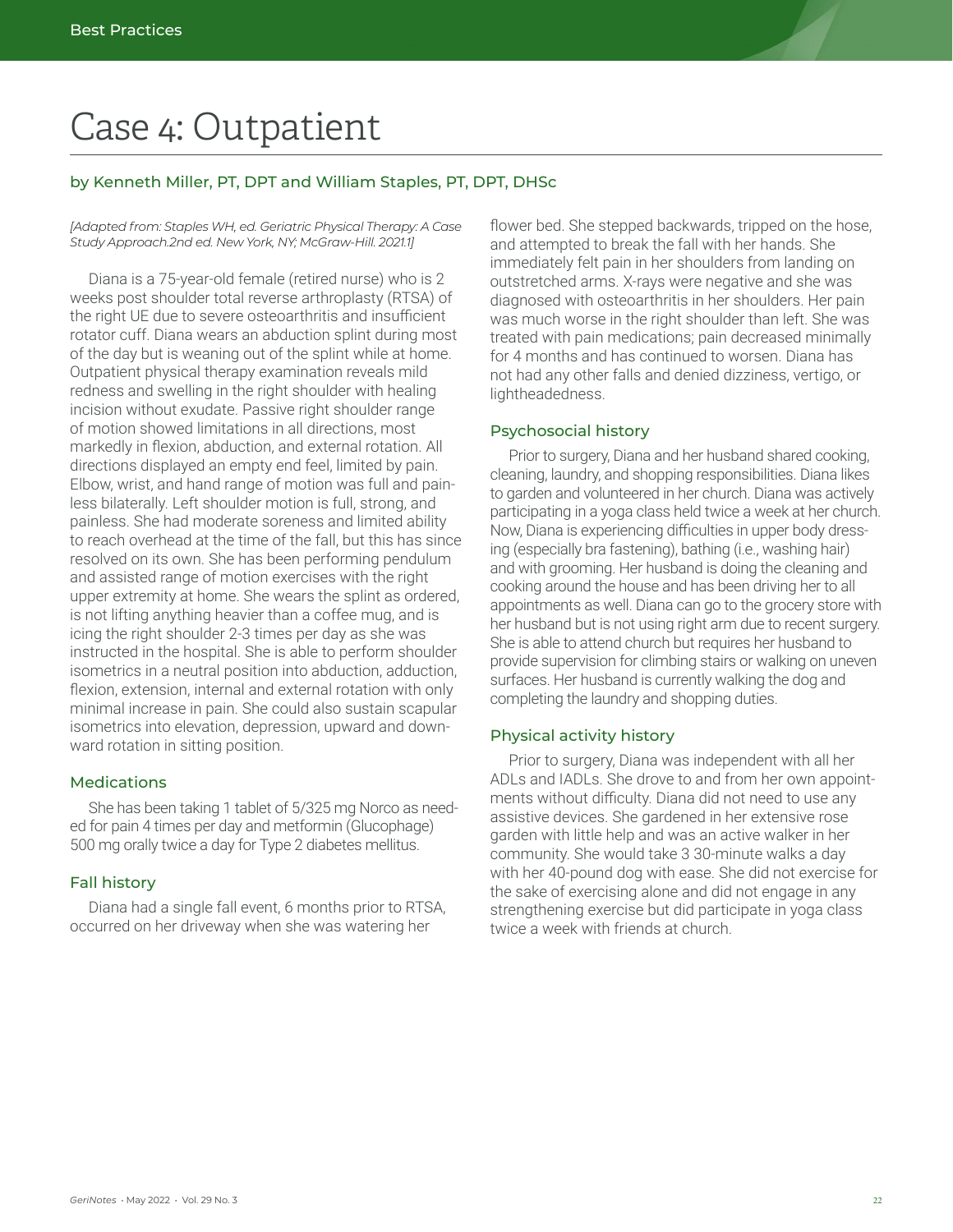# Principle 1: Utilize person centered care to elicit and prioritize the individual's preferences, values, and goals to drive the plan of care

| <b>Considerations for the Principle</b>  | Approaches to the Plan of Care                                                          |
|------------------------------------------|-----------------------------------------------------------------------------------------|
| Prioritize Diana's preferences, values,  | Diana's goal: return to her prior level of activity including gardening, driving, yoga, |
| and goals to drive the care plan.        | attending church and grocery shopping alone.                                            |
| Diana was functioning at a high level    | • Addressing the benefits and risks of these goals/activities needs to be part of a     |
| prior to her surgery and the therapist   | mutual conversation so that Diana is involved in the decision-making process to         |
| should understand that these goals are   | drive interventions towards achieving achievable goals while mitigating risk of         |
| the primary motivation for participation | harm.                                                                                   |
| and should be the primary focus of       | . Asking about her long-term goals for her ageing process and wellness will help        |
| intervention.                            | key into what is important to her, long term.                                           |

# Principle 2: Strive for anti-ageist practice

| <b>Considerations for the Principle</b>                                                                                                                                                                                                 | Approaches to the Plan of Care                                                                                                                                                                                                                                             |
|-----------------------------------------------------------------------------------------------------------------------------------------------------------------------------------------------------------------------------------------|----------------------------------------------------------------------------------------------------------------------------------------------------------------------------------------------------------------------------------------------------------------------------|
| The therapist should review Diana's<br>goals without any ageist judgment that<br>the goal is not appropriate based on<br>Diana's age.                                                                                                   | . Anti-ageist practice would include asking Diana about how she feels about<br>returning to gardening, driving, shopping, and incorporating challenging<br>activities, when appropriate being respectful of the healing timeline for her<br>surgery.                       |
| Ageism artificially limits someone's<br>capabilities based on a bias and judgment<br>and therapists should strive to be anti-<br>ageist in order to overcome this type of<br>bias and help each individual maximize<br>their abilities. | Anti-ageist practice includes having the highest realistic expectation for the<br>patient's recovery and achieving her prior level of function while encouraging her<br>to be proactive in her ageing process (engage in high intensity strengthening<br>exercises, etc.). |

# Principle 3: Conduct a holistic assessment and evaluation utilizing sound outcome measures that help inform the treatment plan and relate to the patient's stated goals

#### **Considerations for the Principle Approaches to the Plan of Care**

| Being aware and intentional to address<br>Diana's goals, the therapist needs to<br>perform a comprehensive functional<br>assessment to identify movement deficits<br>and potential risks that impact Diana's<br>ability to achieve her goals.<br>Besides looking at assessing strength,<br>aerobic capacity, fall risk and balance,<br>Diana's mental health, role in society<br>and environmental factors should be<br>addressed. | Diana was active in her church prior to her surgery and this role is important to<br>her. Assessing participation restrictions is a key to helping Diana.<br>$\cdot$ An assessment that addresses returning to this functional activity is a key part of<br>being holistic. (6MWT, gait speed, stair climbing, floor rising, STS).<br>Diana's husband is currently involved in Diana's care and a holistic assessment<br>would incorporate her husband's ability to assist Diana. |
|------------------------------------------------------------------------------------------------------------------------------------------------------------------------------------------------------------------------------------------------------------------------------------------------------------------------------------------------------------------------------------------------------------------------------------|-----------------------------------------------------------------------------------------------------------------------------------------------------------------------------------------------------------------------------------------------------------------------------------------------------------------------------------------------------------------------------------------------------------------------------------------------------------------------------------|

# Principle 4: Provide positive outcomes of physical therapy care by completing intervention(s) that are based on the best available evidence

| <b>Considerations for the Principle</b> | Approaches to the Plan of Care                                                                                                                            |
|-----------------------------------------|-----------------------------------------------------------------------------------------------------------------------------------------------------------|
| Use of best available evidence          | · Systematic Review Proposed Rehabilitation Guidelines Following Anatomic and<br>Reverse Shoulder arthroplasty <sup>31</sup>                              |
|                                         | · Intact subscapularis may provide improved shoulder internal rotation ROM.<br>Protect healing tissues.                                                   |
|                                         | · Post-surgery, phases of recovery <sup>31</sup>                                                                                                          |
|                                         | - Initial joint protection followed by gradual tissue loading. Sling for 3-4 weeks.<br>Deltoid and Scapular Isometrics gradual restoration of passive ROM |
|                                         | — Once PROM is restored, move onto AAROM then AROM                                                                                                        |
|                                         | - Pain is the main criterion to advance exercise                                                                                                          |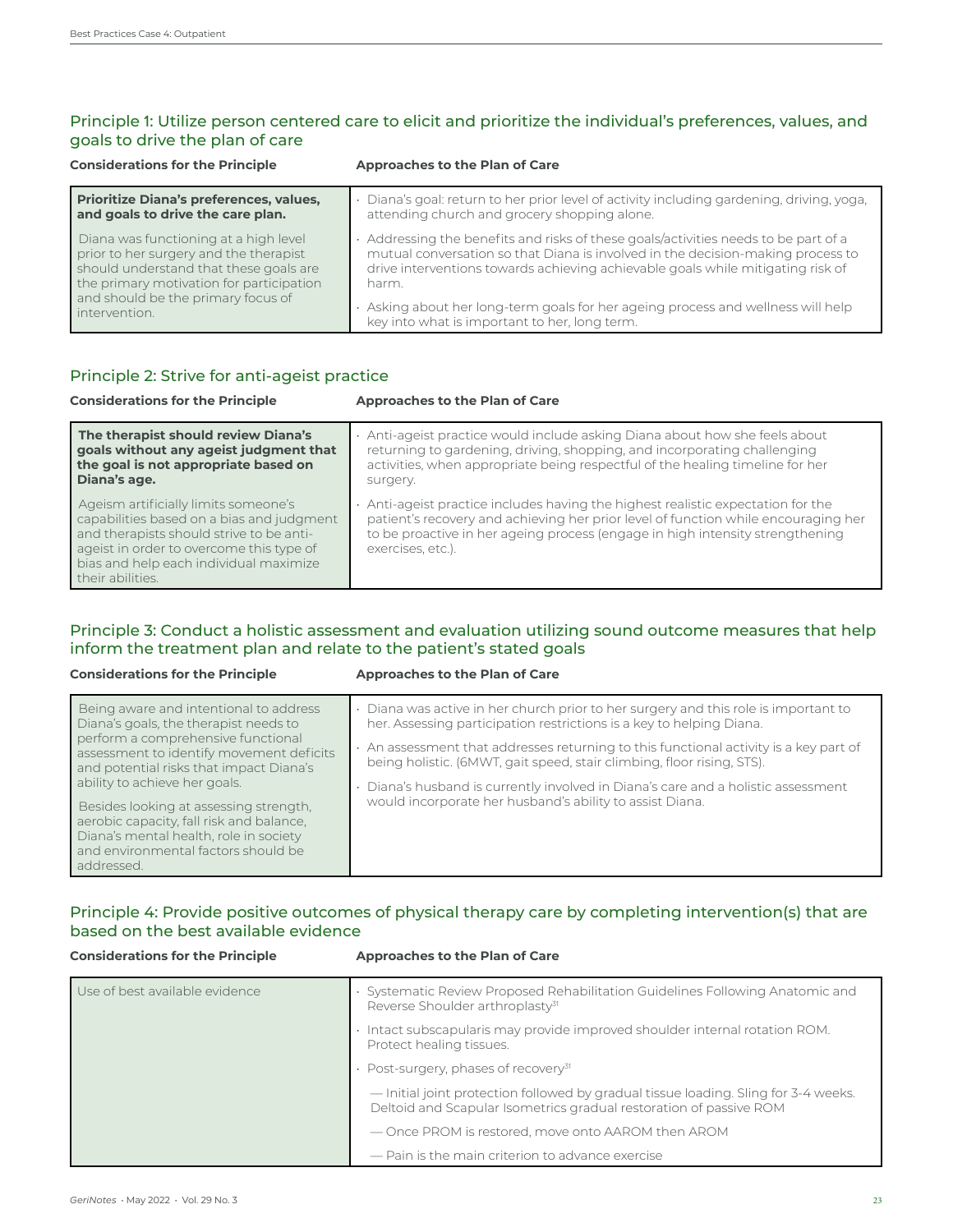# Principle 5: Prioritize physical activity to promote health, well-being, chronic disease management, and enhance mobility

| <b>Considerations for the Principle</b>                                                                                                                                                                                     | Approaches to the Plan of Care                                                                                                                                                                                                                                                                                                                                                                                                                                                                                                                                                                                     |
|-----------------------------------------------------------------------------------------------------------------------------------------------------------------------------------------------------------------------------|--------------------------------------------------------------------------------------------------------------------------------------------------------------------------------------------------------------------------------------------------------------------------------------------------------------------------------------------------------------------------------------------------------------------------------------------------------------------------------------------------------------------------------------------------------------------------------------------------------------------|
| Diana was physically active prior to her<br>surgery by attending yoga classes in<br>addition to gardening.<br>Incorporate Diana's prior activities of daily<br>living to promote physical activity and<br>enhance movement. | Taking an inventory of Diana's exercise routine prior to her surgery, could help the<br>therapist devise a program tailored to the activities that Diana already likes to do<br>and be able to help tailor the exercises towards Diana's goals. (Encourage strength<br>training).<br>Encourage Diana to continue going to the grocery store with her husband and<br>to attend church with her husband to provide encouragement/supervision for<br>practice of climbing stairs and walking on uneven surfaces.<br>Go with husband when he walks the dogs and begin to assist with laundry as<br>healing progresses. |

# Principle 6: Champion interprofessional collaborative practice that is inclusive of patients and their caregivers

| <b>Considerations for the Principle</b>                       | Approaches to the Plan of Care                                        |
|---------------------------------------------------------------|-----------------------------------------------------------------------|
| $\cdot$ Supports for spouse/caregiver                         | Provide resources (caregiver education)/referrals to assist caregiver |
| $\cdot$ Activities of daily living and energy<br>conservation | Occupational therapy<br>Social worker                                 |
| $\cdot$ Resources for the patient and her<br>husband          |                                                                       |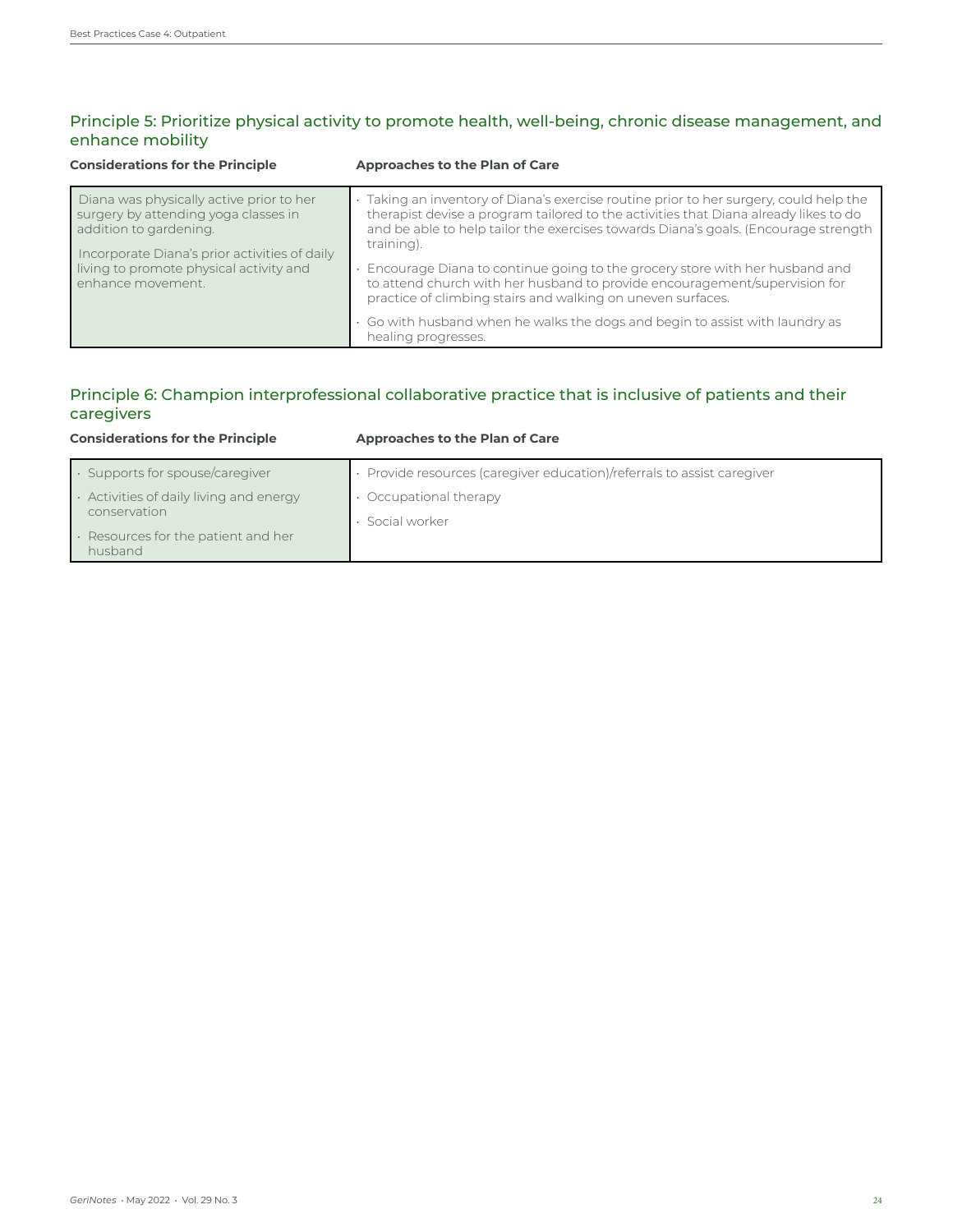#### **References**

- 1. Staples WH, ed. Geriatric Physical Therapy: A Case Study 2<sup>nd</sup> ed. New York, NY; McGraw-Hill. 2021**.**
- 2. World Physiotherapy. World Physiotherapy Response to COVID-19 Briefing Paper 9. Safe rehabilitation approaches for people living with Long COVID: physical activity and exercise. London,UK:WorldP hysiotherapy;2021.[https://world.physio/sites/default/files/2021-06/](https://world.physio/sites/default/files/2021-06/Briefing-Paper-9-Long-Covid-FINAL-2021.pdf) [Briefing-Paper-9-Long-Covid-FINAL-2021.pdf](https://world.physio/sites/default/files/2021-06/Briefing-Paper-9-Long-Covid-FINAL-2021.pdf) accessed April 20, 2022
- 3. Molnar F, Frank CC. Optimizing geriatric care with the GERIATRIC *5Ms. Can Fam Physician*. 2019;65(1):39.
- 4. American Physical Therapy Association. COVID-19 Core Outcome Measures APTA Academies and Sections Consensus Statement.2020. Accessed April 20,2022. ([covid-19-core-outcome](https://www.apta.org/contentassets/1a6e0ee7cd25403888d2959c1c8476cd/covid-19-core-outcome-consensus-statement-october-2020.pdf)[consensus-statement-october-2020.pdf \(apta.org](https://www.apta.org/contentassets/1a6e0ee7cd25403888d2959c1c8476cd/covid-19-core-outcome-consensus-statement-october-2020.pdf)\)
- 5. McDonough CM, Harris-Hayes, M, Kristensen MT, Overgaard JA. Physical Therapy Management of Older Adults with Hip Fracture. Clinical Practice Guidelines Linked to the International Classification of Functioning, Disability and Health from the Academy of Orthopaedic Physical Therapy and the Academy of Geriatric Physical Therapy of the American Physical Therapy Association. *J Ortho Sports Phys Ther.* Published Online:January 31, 2021; 51(2): CPG1-CPG81 [Physi](https://www.jospt.org/doi/pdf/10.2519/jospt.2021.0301)[cal Therapy Management of Older Adults With Hip Fracture \(jospt.](https://www.jospt.org/doi/pdf/10.2519/jospt.2021.0301) [org\)](https://www.jospt.org/doi/pdf/10.2519/jospt.2021.0301)
- 6. Thomas P, Baldwin C,Beach L, Bissett B, Boden I, et al. Physiotherapy management for COVID-19 in the acute hospital setting and beyond: an update to clinical practice recommendations*. J Physiother.* 2022: 68;8-25
- 7. Avers D, Brown M. White Paper: Strength Training for the Older Adult. *J Geriatri Phys Ther.* 2009; 32(4): 148-152, 158. [https://journals.](https://journals.lww.com/jgpt/fulltext/2009/32040/white_paper__strength_training_for_the_older_adult.2.aspx) [lww.com/jgpt/fulltext/2009/32040/white\\_paper\\_\\_strength\\_train](https://journals.lww.com/jgpt/fulltext/2009/32040/white_paper__strength_training_for_the_older_adult.2.aspx)[ing\\_for\\_the\\_older\\_adult.2.aspx](https://journals.lww.com/jgpt/fulltext/2009/32040/white_paper__strength_training_for_the_older_adult.2.aspx)
- 8. Perrera S, Mody SH, Woodman RC, Studenski SA. Meaningful change and responsiveness in common physical performance measures in older adults. *J Am Geriatri Soc.*2006; 54(5), 743-749
- 9. Bean JF, Orkaby AR, Driver JA. Geriatric rehabilitation should not be an oxymoron: A path forward*. Arch Phys Med Rehabil.*  2019;100(5):995-1000. doi: 10.1016/j.apmr.2018.12.038.
- 10. Heinrich KM, Crawford DA, Langford,CR, Kehler A, Andrews, V. High-Intensity functional training shows promise for improving physical functioning and activity in community-dwelling older adults: A Pilot Study. *J Geriatr Phys Ther.*  [2021;44\(1\): 9-17](about:blank)
- 11. [Judd](https://www.ncbi.nlm.nih.gov/pubmed/?term=Judd%20DL%5BAuthor%5D&cauthor=true&cauthor_uid=31392991)\_DL, Cheuy VA, Forster JE, Christiansen CL, and [Stevens-](https://www.ncbi.nlm.nih.gov/pubmed/?term=Stevens-Lapsley%20JE%5BAuthor%5D&cauthor=true&cauthor_uid=31392991)[Lapsley](https://www.ncbi.nlm.nih.gov/pubmed/?term=Stevens-Lapsley%20JE%5BAuthor%5D&cauthor=true&cauthor_uid=31392991) JE. Incorporating Specific Functional Strength Integration Techniques to Improve Functional Performance for Veterans After Total Hip Arthroplasty: Protocol for a Randomized Clinical Trial. *J Geriatr Phys Ther. 2019;*99(11):1453-1460.
- 12. Lenze, EJ, Host HH, Hildebrand MW, et.al. Enhanced medical rehabilitation increases therapy intensity and engagement and improves functional outcomes in post-acute rehabilitation of older adults: a randomized controlled trial. *J Am Med Dir Assoc.* 2012;13(8):708– 712. doi:10.1016/j.jamda.2012.06.014
- 13. Hibbard JH, Greene J. What the evidence shows about patient activation*. Health Affairs.* 2013;32(2):207-214
- 14. Lin YH, Chen YC, Tseng YC, Tsai ST, Tseng YH. Physical activity and successful aging among middle-aged and older adults: a systematic review and meta-analysis of cohort studies. *Aging* 2020;12(9):7704- 7716. doi: 10.18632/aging.103057.
- 15. Williams N. The Borg Rating of Perceived Exertion (RPE) scale, *Occ Med.* 2017; 67(5):404–405. Accessed April 19,2022. [https://](https://academic.oup.com/occmed/article/67/5/404/3975235) [academic.oup.com/occmed/article/67/5/404/3975235](https://academic.oup.com/occmed/article/67/5/404/3975235)
- 16. Evidence-Based Falls Prevention Programs. National Council on Aging, Inc. Published January 1, 2021. Updated January 1, 2022. Accessed April 19, 2022. [https://www.ncoa.org/article/evidence](https://www.ncoa.org/article/evidence-based-falls-prevention-programs)[based-falls-prevention-programs](https://www.ncoa.org/article/evidence-based-falls-prevention-programs)
- 17. Kittelson AJ, Hoogeboom TJ, Schenkman M, Stevens-Lapsley JE, Meeteren NLU Van. Person-centered care and physical therapy: A "People-Like-Me" approach. *Phys Ther.* 2020;100(1):99-106.
- 18. Liston MB, Bamiou DE, Martin F, et al. Peripheral vestibular dysfunction is prevalent in older adults experiencing multiple non-syncopal falls versus age-matched non-fallers: A pilot study. *Age Ageing.*  2014;43(1):38-43. doi:10.1093/ageing/aft129
- 19. Moffett MA, Avers D, Bohannon RW, Shaw KL, Merlo AR. Performance and clinimetric properties of the Timed up from Floor Test completed by apparently healthy community-Dwelling Older Women. *J Geriatr Phys Ther.* 2021;44(3):159-164. doi:10.1519/ JPT.0000000000000264
- 20. Gerards MHG, McCrum C, Mansfield A, Meijer K. Perturbation-based balance training for falls reduction among older adults: Current evidence and implications for clinical practice. *Geriatr Gerontol Int.*  2017;17(12):2294-2303
- 21. Addison O, Inacio M, Bair WN, Beamer BA, Ryan AS, Rogers MW. Role of hip abductor muscle composition and torque in protective stepping for lateral balance recovery in older adults. *Arch Phys Med Rehabil*. 2017; 98(6): 1223-122.
- 22. Maritz CA, Silbernagel KG. A prospective cohort study on the effect of a balance training program,including calf muscle strengthening, in community-dwelling older adults. *J Geriatr Phys Ther*. 2016;39(3):125-31.
- 23. Sherrington C, Michaleff ZA, Fairhall N, et al. Exercise to prevent falls in older adults: An updated systematic review and meta-analysis. *Br J Sports xMed.*2017;51(24):1749-1757.
- 24. Giangregorio LM, McGill S, Wark JD, et al. Too fit to fracture: outcomes of a Delphi consensus process on physical activity and exercise recommendations for adults with osteoporosis with or without vertebral fractures. *Osteoporos Int.* 2015;26(3):891-910.
- 25. Williams N. The Borg Rating of Perceived Exertion (RPE) scale, *Occup Med.* 2017; 67(5): 404–405, [https://doi.org/10.1093/occmed/](about:blank) kgx063
- 26. Fried LP, Tangen CM, Walston J, Newman AB, Hirsch C, et al. Cardiovascular Health Study Collaborative Research Group. Frailty in older adults: evidence for a phenotype. *J Gerontol A Biol Sci Med Sci.* 2001;56(3):M146-56. doi: 10.1093/gerona/56.3.m146. PMID: 11253156.
- 27. Bavazzano A, Badiani E, Bandinelli S, et.al. Frailty in elderly people Guidline. Regione Toscana. Published 2013. Updated 2015. AccessedApril19,2022. [https://www.regione.toscana.it/docu](https://www.regione.toscana.it/documents/10180/320308/frailty+in+elderly+people/9327bb86d3c-4e1b-a398-669e76ce5b01?version=1.0)[ments/10180/320308/frailty+in+elderly+people/9327bb86d3c-](https://www.regione.toscana.it/documents/10180/320308/frailty+in+elderly+people/9327bb86d3c-4e1b-a398-669e76ce5b01?version=1.0)[4e1b-a398-669e76ce5b01?version=1.0](https://www.regione.toscana.it/documents/10180/320308/frailty+in+elderly+people/9327bb86d3c-4e1b-a398-669e76ce5b01?version=1.0)
- 28. Martinez-Velilla, M, Casas-Herrero, A, Zambom-Ferraresi, F, et.al. Effect of exercise intervention on functional decline in very elderly patients during acute hospitalization: A randomized clinical trial. *JAMA Intern Med.* 2019;179(1):28-36. Doi: 10.1001/jamainternmed.2018.4869.
- 29. Liu CJ, Latham, NK. Progressive resistance strength training for improving physical function in older adults). *Cochrane Database Syst Rev.* 2009;2009(3)CDC002759. DOI: 10.1002/14651858.CD002759. pub2
- 30. Izquierdo M, Merchant RA, Morley JE, et al. International exercise recommendations in older adults (ICFSR): Expert consensus guidelines. *J Nutr Health Aging*. 2021;25(7):824-853; htttp://dx.doi 2603-021-1665-8
- 31. Bullock GS, Garrigues GE, Ledbetter L, Kennedy J. A systematic review of proposed rehabilitation guidelines following anatomic and reverse shoulder arthroplasty. *J Orthop Sports Phys Ther.*  2019;49(5):337-346. doi:10.2519/jospt.2019.8616